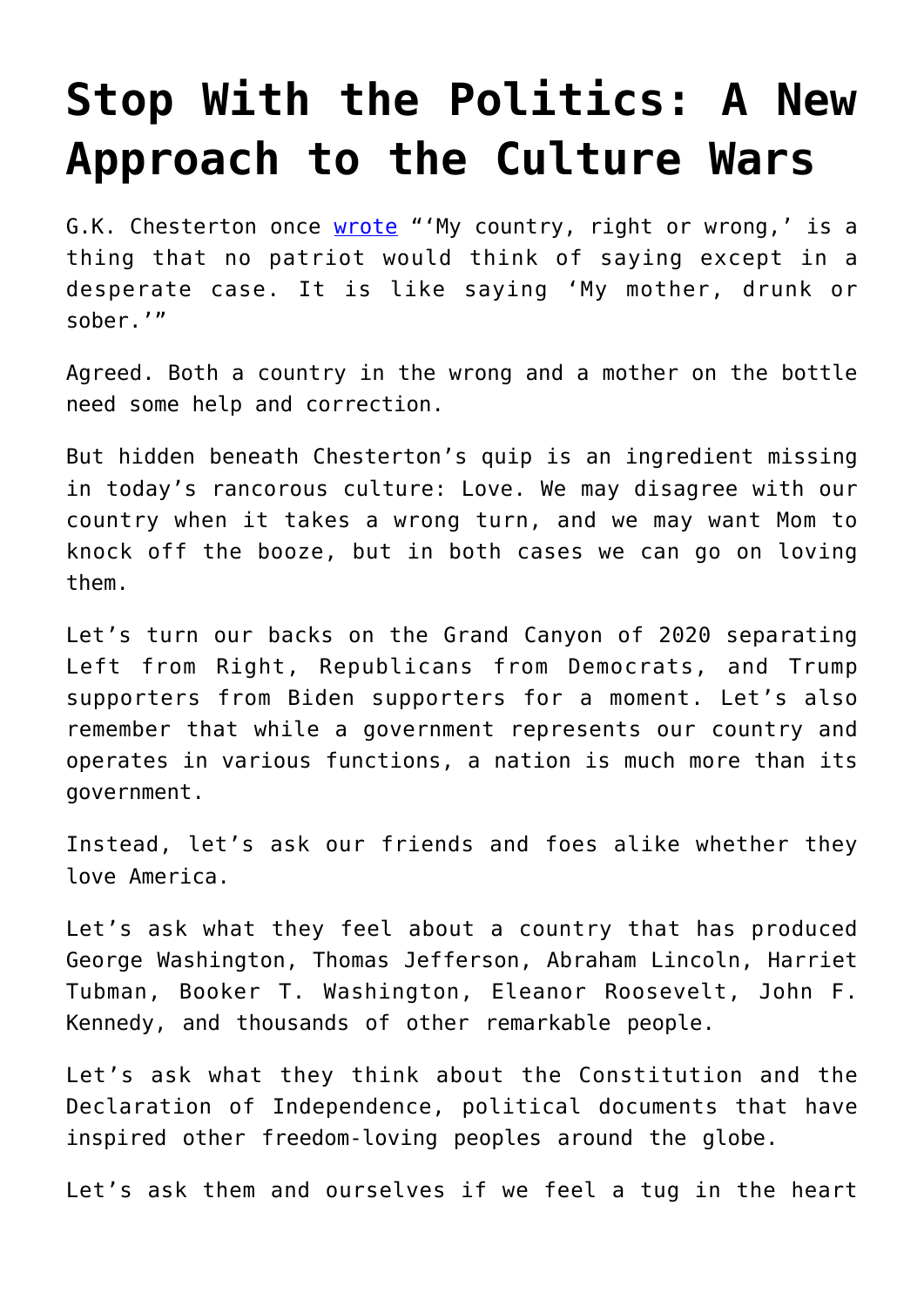when we see the American flag waving over our post offices and from the front porches of private homes. Let's ask if we experience a surge of pride when we sing the National Anthem at sports contests, or when our children recite the Pledge of Allegiance, or when they learn the names and histories of Sequoyah, Daniel Boone, Abigail Adams, James Bowie, Ulysses S. Grant, the Wright Brothers, and others who built this country.

Let's look at this remarkable land where we live and ask whether we appreciate its beauty: the October hillsides in Pennsylvania which flame red and gold in autumn sunsets, the broad fields of the Midwest, the windswept plains in Wyoming and Texas, the majestic Rocky Mountains where snow is already falling.

And what of our painters, novelists, and playwrights? Can we still appreciate the poetry of Anne Bradstreet, Edgar Allan Poe, Emily Dickinson, and hundreds of other American voices? Do the works of John Steinbeck, F. Scott Fitzgerald, Herman Melville, Edith Wharton, Thomas Wolfe, Thornton Wilder, and other writers still have something to say to us about our country?

How about American music? From classical to jazz, from folk songs to rock-and-roll, we have a wonderful tradition that many of us still love and treasure, a blending of cultures ranging from the hardscrabble hills of Appalachia to Bourbon Street in New Orleans and from Tin Pan Alley to Nashville, Tennessee. For more than two centuries, American songs have entertained us in the good times and sustained us in the bad.

American innovation, invention, and production also deserve applause. For centuries, our technology has brought many gifts to our citizens and to the world. In the last 100 years, our free enterprise system has helped reduce worldwide poverty rates to record low levels while giving our people here at home one of the highest standards of living in the world.